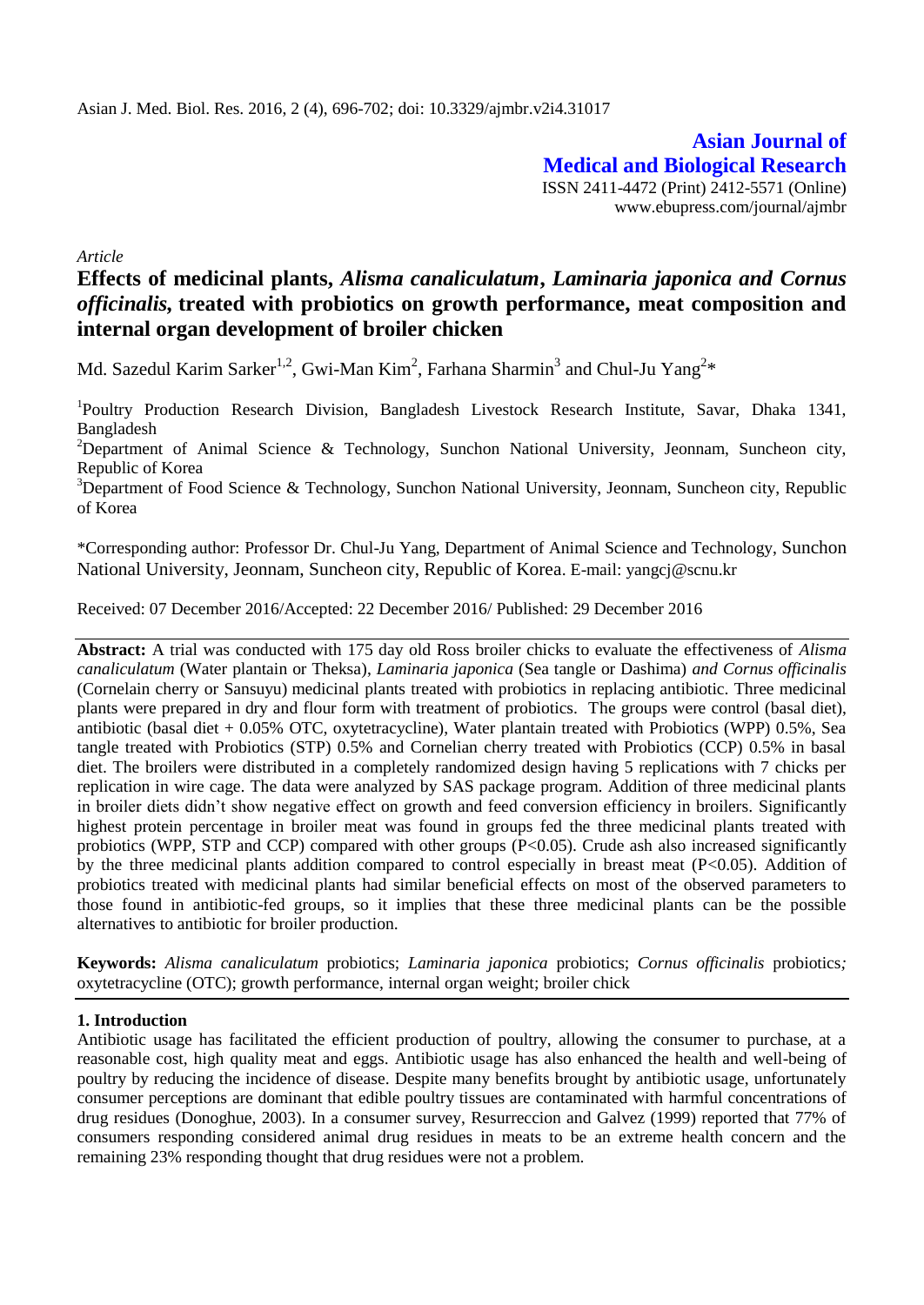A growing body of scientific research supports the role of probiotics as effective alternatives to the use of AGP (antibiotic growth promoter) in animal nutrition (Ghadban, 2002; Patterson and Burkholder, 2003). In this sense, probiotics, classified as zootechnical feed additives (European Commission, 2003), comprise a functional nutritional approach, whereby maintenance of a healthy gastrointestinal (GI) environment and improved intestinal function is pursued through the intake of adequate quantities of live beneficial microorganisms (Fuller, 1989; FAO/WHO, 2002). It is becoming increasingly evident that to achieve the aims above and to significantly reduce the use of antibiotics, a combination of intervention strategies such as genetic selection of resistant animals, sanitation practices, elimination of pathogens from feed and water, vaccinations, and applications of suitable feed and water additives (Doyle and Erickson, 2006) is required. In this study, three medicinal plants were used with multi-probiotics (*Lactobacillus acidophilus* KCTC 3111, *Lactobacillus plantarum* KCTC 3104, *Bacillus subtilis* KCTC 3239 and *Saccharomycetes cerevisiae* KCTC 7915) for using as feed additives to substitute antibiotic. The combination of different additives might have synergistic effect on improving meat quality which was already revealed by the recent studies (Sarker *et al*., 2010a, 2010b; Gallaher and Khil, 1999; Awad *et al*., 2009).

Theksa (*Alisma canaliculatum*) is a kind of harmless anti-mutational plant which suppresses DNA damage and also has cholesterol lowering activities.

Dashima (*Laminaria japonica)* is called Dashima in Korean, Kombu in Japanese and Haidai in Chinese. It is also known as edible kelp from the family Laminariaceae widely eaten in East Asia. The active component contained in this brown seaweed is fucoxanthin. *Cornus officinalis* is a species of dogwood known also as Japanese cornelian cherry. In Korean it is known as *sansuyu*, in Chinese as shan zhu yu and in Japanese as *sanshuyu.* It is used as a food plant and as a medicinal plant. The fruit has an antibacterial action, inhibiting the growth of *Bacillus dysenteriae* and *Staphylococcus* (Yeung, 1985). The plant is antibacterial, diuretic, hypotensive and a urinary antiseptic (Duke and Ayensu, 1985).

The combination effects of a medicinal plant product and multi-probiotics on the proper internal organ development is associated with their growth promoting efficiency and carcass quality of broilers is still unclear. So the present study was designed to access the broiler growth performance, chemical composition of meat, and internal organ weight in contrast with control and antibiotic-fed birds.

### **2. Materials and Methods**

#### **2.1. Animals and experimental design**

One hundred seventy five 1-day old "Ross" broiler chicks were considered for this study. The chicks were housed in a close, ventilated caged-broiler house in which they were raised for 24 hours of daily light. From 1 to 14 days of age, supplemental heat was provided by electric heater which was placed inside the chicken house, thereafter the room temperature was kept at  $22\pm2^{\circ}C$  through a supplemental heating system. The birds were assigned to 5 treatments with 5 replications following completely randomized design (CRD). There were five dietary treatments, control, antibiotic (basal+0.05% oxytetracycline), 0.5% TP, 0.5% DP and 0.5% SP with basal diet. The feed and drinking water were provided *ad libittum* to the broilers*.* 

#### **2.2. Experimental diets and feeding**

Experimental diets were divided into two phases; starter 0-3 weeks and finisher 4-5 weeks of age. The diets were formulated following the recommendation of the National Research Council, NRC (1994) and are shown in Table 1. The probiotics used in the formulation of *Alisma canaliculatum*, *Laminaria japonica and Cornus officinalis* medicinal plants in replacing antibiotic are given in Table 2.

#### **2.3. Body weight gain, feed intake, FCR and mortality**

Body weights were measured on weekly basis from initial day to the final day of the experiment. Feed intake had been determined by measuring feed residue on weekly basis since the beginning of the experiment. Feed conversion ratio was obtained by dividing the feed intake by body weight gain. Dead birds were recorded and accordingly adjusted the feed intake.

#### **2.4. Carcass composition and organ development**

At the end of the experiment, 20 chickens were slaughtered and samples were collected from breast and thigh muscle. Percentage of moisture, protein, fat, and ash content was determined in meat samples according to the Association of Official Analytical Chemists (AOAC, 1990). The organ development was measured by taking weight and length of the broilers after slaughtering and calculated in respect of body weight.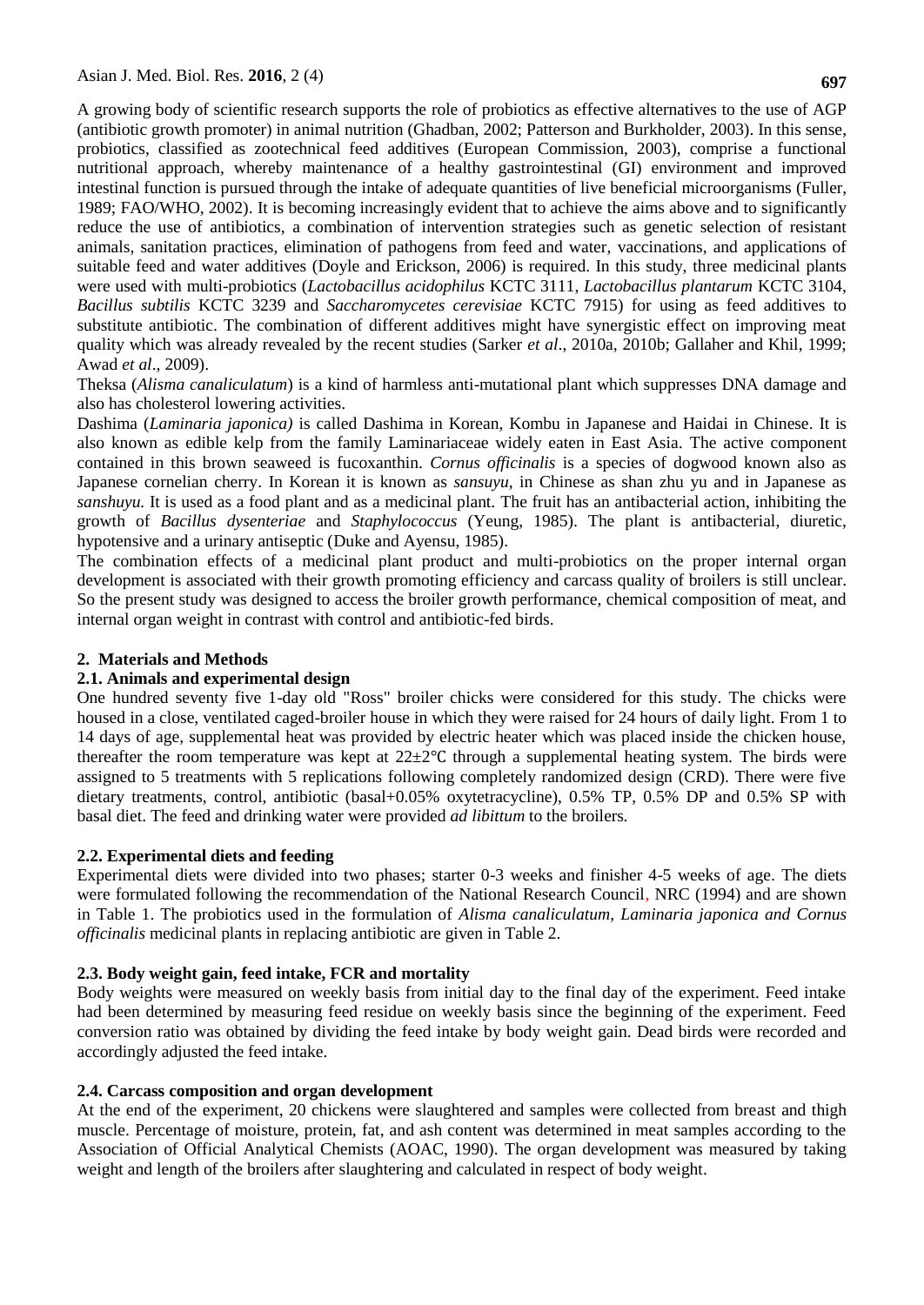## **2.5. Statistical analysis**

The data obtained from this study were analyzed by General Linear Models (GLM) of SAS Package Program (1990) to estimate variance components for a completely randomized design. Duncan's Multiple Comparison Tests (1955) were used to examine significant differences between treatment means. Differences were statistically assessed at P<0.05.

# **3. Results and Discussion**

### **3.1. Growth performance**

The results shown in Table 3 are body weight gain and feed intakes of broiler chicks although they were not significant among the treatment groups. These results are in agreement with the findings with our previous studies where same probiotics were used but with different medicinal plants (Sarker *et al*., 2010a; 2010b). This finding disagrees with Ryu *et al*. (2003), who observed that supplementation of 0.1 to 0.3% mixed probiotics containing *Lactobacillus acidophilus*, *Bacillus subtilis* and *Saccharmyces cervisae* to broiler diets improved weight gain and feed intake as well as feed conversion ratio. It appears that probiotics with mushroom extract offered no combination potential for weight gain, which was compromised in this study, but possible healthenhanced attributes (Willis *et al*., 2007). Addition of antibiotic and three probiotics in all groups reduced mortality compared to control group (Table 2). The trend of mortality revealed indirectly the potentiality of the medicinal plants treated with probiotics in the diet, in other sense, the immunomodulatory effect of the medicinal plant, as observed by Meng *et al*., (2006).

#### **3.2. Breast and thigh meats amount**

The amount of breast and thigh meat in freshly slaughtered broilers was calculated and the results are summarized in Table 4. Lowest breast meat percentage was recorded in CCP-fed group compared to control and antibiotic group (P<0.05), although there were no statistical differences observed within the medicinal plantsfed groups.

#### **3.3. Proximate composition of meat**

Proximate analysis of the breast and thigh muscle of broiler meat is presented in Table 5. Moisture contents in breast meat in control and antibiotic group showed significantly higher values than other three groups  $(P<0.05)$ , but no significant differences were observed in thigh meat moisture contents among probiotics-fed groups. Among the treatments considered, the lowest crude protein contents of breast muscle were found in control and antibiotics groups compared to other dietary feed additives group (P<0.05), whereas no statistical differences were observed in protein content of breast muscle (P>0.05) among the probiotic-fed treatments. Crude fat contents of breast and thigh meat were not influenced by addition of all feed additives including antibiotic. Crude ash contents of breast meat in theksa and sansuyu probiotics fed broilers were significantly higher than Dashima probiotics, control and antibiotic groups. In case of thigh meat, crude ash content in dashima probiotics-treated groups showed significantly higher value than sansuyu probiotics-treated groups. While, there were no differences among control, antibiotic, WPP and CCP fed groups.

## **3.4. Internal organ weight**

#### **3.4.1. Absolute weight of organs**

In Table 6, the kidney weight in CCP-fed group (13.21g) significantly was heavier compared to WPP-fed group (10.16g) but similar to antibiotic-fed group (12.92g). Kidney weight in STP-fed group (11.43g) showed similarity to control (11.16g). The spleen weight was higher in antibiotic- fed group (1.57g) compared to control (1.01g) and sansuyu probiotic groups (0.96g). The WPP (1.22g) and dashima probiotic (1.28g) groups showed similar values, which were placed between control and antibiotic-fed groups. In addition, the absolute weights of crop, heart, liver, gizzard, pancreas, cecum, small intestine, large intestine, abdominal fat and proventriculus did not show any significant differences among the dietary treatment groups.

#### **3.4.2. Relative weight of organs percentage**

In Table 7, the weight of spleen relative to the BW in antibiotic-fed birds (0.08%) showed significantly higher than control group (0.05%) and CCP (0.05%) fed birds (P<0.05). The relative spleen weights in Water plantain and Cornelian Cherry probiotics fed birds tended to be greater compared with control (0.05%) without statistical differences. In addition, the relative weights of crop, heart, liver, gizzard, pancreas, cecum, small intestine, large intestine, abdominal fat and proventriculus remained unaffected by dietary treatment groups.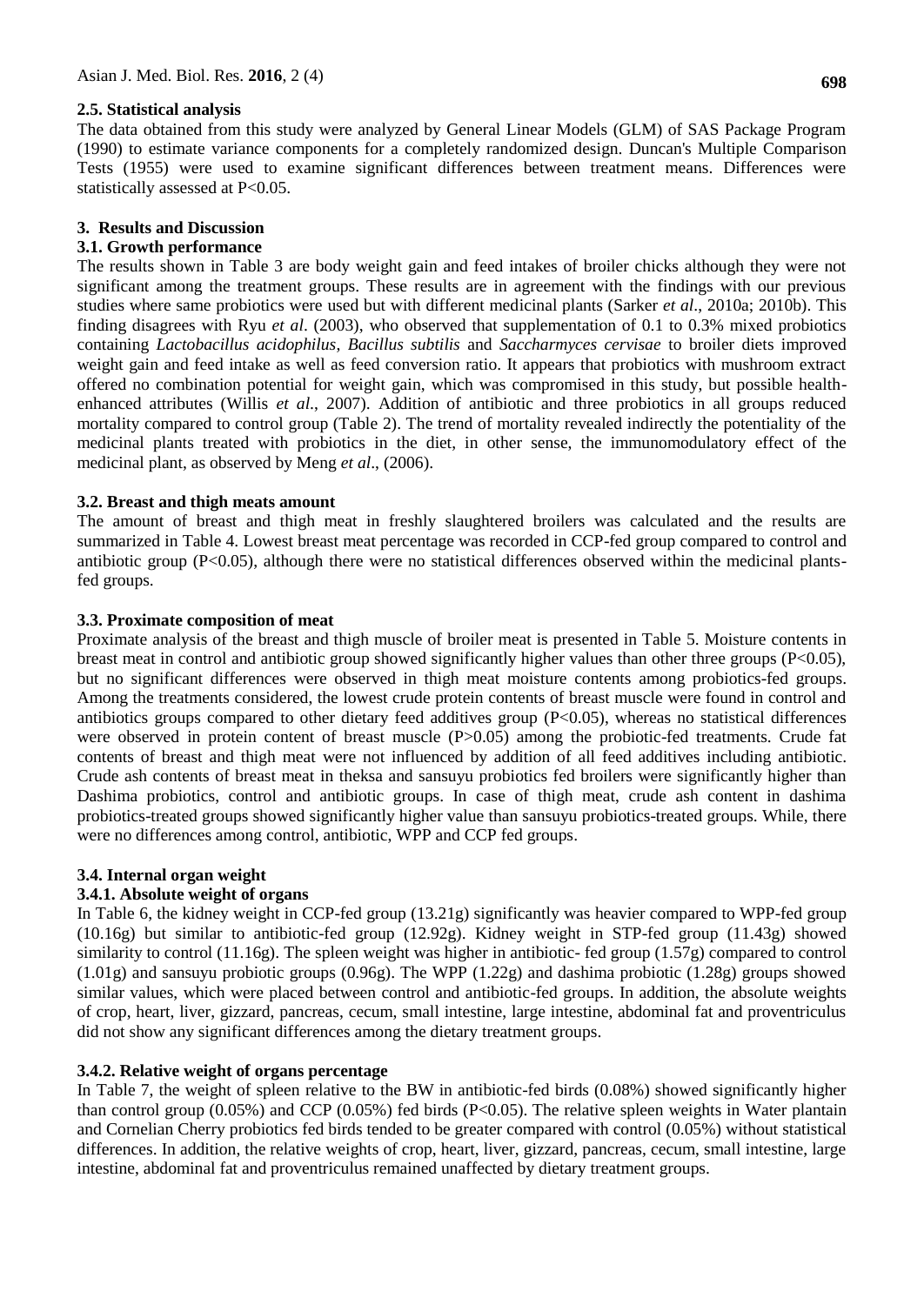| Ingredient(g/kg, as fed basis)     | Starter $(1-3)$ | Finisher $(4-5)$ |  |
|------------------------------------|-----------------|------------------|--|
| Corn grain                         | 57.67           | 60.14            |  |
| Soybean meal                       | 26.50           | 25.40            |  |
| Corn gluten                        | 5.00            | 4.20             |  |
|                                    |                 |                  |  |
| Soybean oil                        | 2.20            | 1.50             |  |
| Animal fats                        | 4.50            | 5.00             |  |
| Salt                               | 0.25            | 0.25             |  |
| Dicalcium Phosphate                | 2.14            | 2.00             |  |
| Limestone                          | 0.92            | 0.88             |  |
| Vit-Min. $premix1$                 | 0.30            | 0.30             |  |
| Choline                            | 0.08            | 0.07             |  |
| L-lysine                           | 0.24            | 0.16             |  |
| Methionine                         | 0.20            | 0.10             |  |
| Total                              | 100.00          | 100.00           |  |
| Chemical composition <sup>2)</sup> |                 |                  |  |
| ME (MJ/kg)                         | 3100.00         | 3150.00          |  |
| Crude protein $(g/kg)$             | 22.00           | 19.00            |  |
| Crude fat $(g/kg)$                 | 4.00            | 4.50             |  |
| Crude ash $(g/kg)$                 | 8.0             | 8.00             |  |
| Crude fiber (g/kg)                 | 6.00            | 6.00             |  |
| Methionine (g/kg)                  | 0.79            | 0.70             |  |
| Ca (g/kg)                          | 0.80            | 0.75             |  |
| P(g/kg)                            | 0.54            | 0.52             |  |

|  |  | Table 1. Feed ingredients and chemical composition of the basal diets for broiler starter and finisher. |  |  |  |  |  |
|--|--|---------------------------------------------------------------------------------------------------------|--|--|--|--|--|
|  |  |                                                                                                         |  |  |  |  |  |

<sup>1)</sup> Vit-min. mix. provided following nutrients per kg of diet : Vitamin A, 9,000,000 IU; Vitamin D3, 2,100,000 IU; Vitamin E, 15,000 IU; Vitamin K, 2,000 mg; Vitamin B1, 1,500 mg ;Vitamin B2, 4,000 mg; Vitamin B6, 3,000 mg; Vitamin B12, 15 mg,; Pan-Acid-Ca, 8500 mg; Niacin, 20,000 mg; Biotin, 110 mg; Folic-Acid, 600 mg; Co, 300 mg; Cu, 3,500 mg; Mn, 55,000 mg; Zn, 40,000 mg; I, 600 mg; Se, 130 mg

<sup>2)</sup> Calculated values

|  | Table 2. Name and number of microflora used for fermentation of theksa, dashima and sansuyu plant. |  |  |
|--|----------------------------------------------------------------------------------------------------|--|--|
|--|----------------------------------------------------------------------------------------------------|--|--|

| <b>Microflora and Strain</b>             | <b>Isolation source</b> | Content $(cfu/g)$    | Optimum temp. $(C)$ |
|------------------------------------------|-------------------------|----------------------|---------------------|
| Lactobacillus acidophilus<br>(KCTC 3111) | Human feces             | $4.2 \times 10$      | 37                  |
| Lactobacillus plantarum<br>(KCTC 3104)   | Packled cabbage         | 6<br>$5.8 \times 10$ | 37                  |
| <b>Bacillus</b> subtilis<br>(KCTC 3239)  |                         | $2.6 \times 10$      | 30                  |
| Saccharomycetes cerevisiae (KCTC 7915)   | Gebruder Mayer yeast    | $6.2 \times 10^7$    | 30                  |

KCTC: Korean Collection for Type Cultures; HEP: Hamcho and Eosungcho Probiotics

|  | Table 3. Effect of probiotics with different medicinal plants on the growth performance in broiler. |  |  |
|--|-----------------------------------------------------------------------------------------------------|--|--|
|--|-----------------------------------------------------------------------------------------------------|--|--|

| <b>Parameters</b>    | Control        | <b>Antibiotic</b> | WPP<br>$0.5\%$ | <b>STP</b><br>$0.5\%$ | <b>CCP</b><br>$0.5\%$ | <b>SEM</b>               |
|----------------------|----------------|-------------------|----------------|-----------------------|-----------------------|--------------------------|
| Initial weight $(g)$ | 41.11          | 41.80             | 41.86          | 40.49                 | 41.14                 | 0.47                     |
| Final weight $(g)$   | 1930.29        | 1920.57           | 1981.71        | 1885.14               | 1875.43               | 42.69                    |
| Weight gain $(g)$    | 1889.17        | 1878.77           | 1939.86        | 1844.66               | 1834.29               | 42.64                    |
| Feed intake $(g)$    | 3144.73        | 3021.69           | 3252.37        | 3055.31               | 3110.06               | 85.21                    |
| FCR (feed/gain)      | $1.66^{\rm a}$ | $1.61^{\rm b}$    | $1.68^{\rm a}$ | $1.65^{ab}$           | $1.69^{\rm a}$        | 0.01                     |
| Mortality $(\%)$     | 5.71           | 2.85              | 2.85           | 2.85                  | 2.85                  | $\overline{\phantom{a}}$ |

SEM: Standard error of mean, OTC: Oxytetracycline, WPP: Water Plantain treated with Probiotics, STP: Sea Tangle treated with Probiotics, CCP: Cornelian Cherry treated with Probiotics.

 $a$ ,b Within the same row, means with different superscripts are significantly different (P< 0.05, ANOVA, Duncan's test).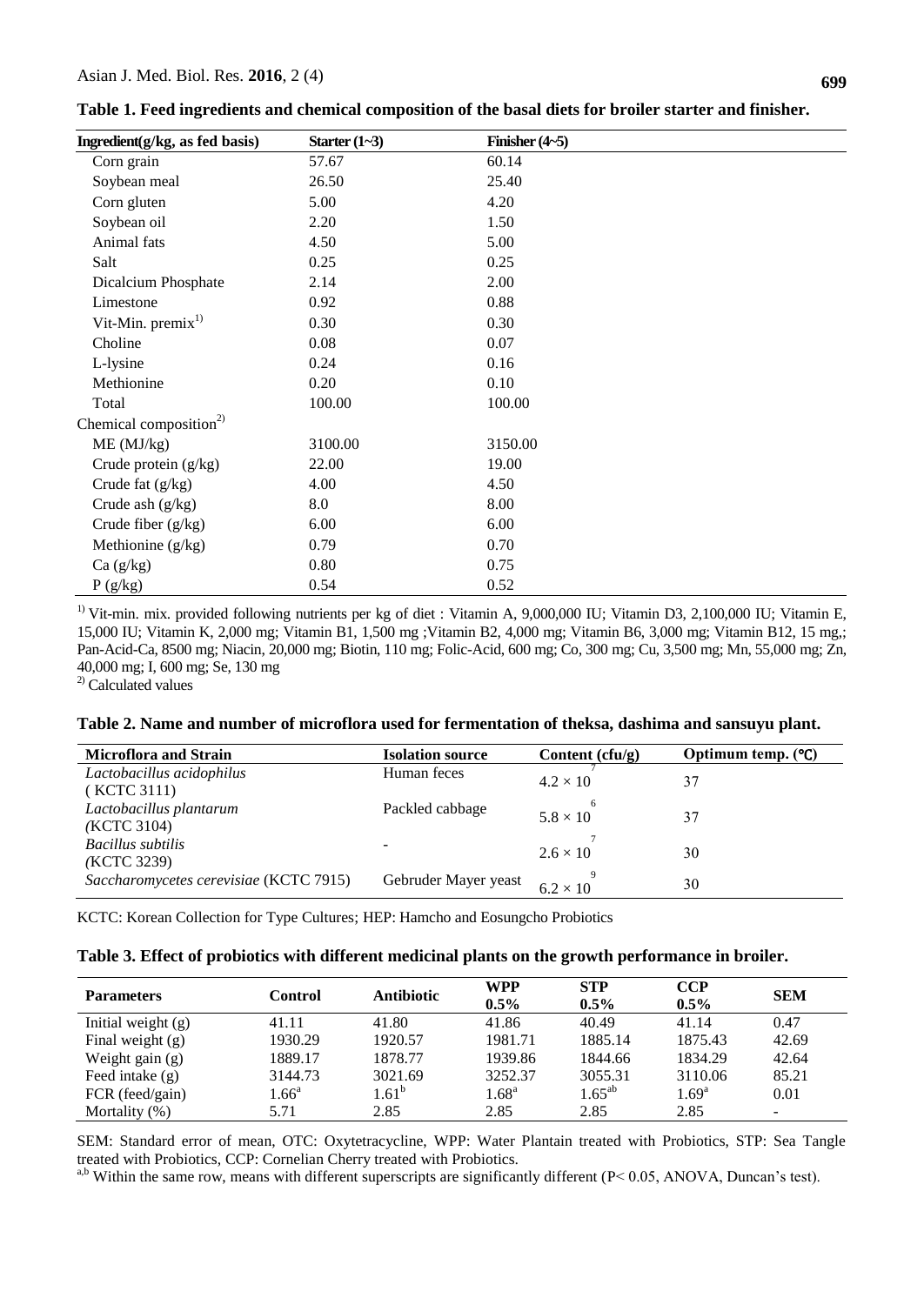| <b>Parameters</b>             | Control         | <b>Antibiotic</b> | WPP<br>$0.5\%$ | <b>STP</b><br>$0.5\%$ | <b>CCP</b><br>$0.5\%$ | <b>SEM</b> |
|-------------------------------|-----------------|-------------------|----------------|-----------------------|-----------------------|------------|
| Body weight $(g)$             | 1875.00         | 1960.00           | 1895.00        | 1810.00               | 1875.00               | 80.50      |
| Absolute breast meat wt. (g)  | 284.50          | 294.50            | 267.00         | 258.25                | 259.00                | 13.73      |
| Breast meat $(\%)$            | $15.17^{\circ}$ | $14.80^{ab}$      | $14.09^{bc}$   | $14.27^{bc}$          | $13.81^{\circ}$       | 0.24       |
| Absolute thigh meat wt. $(g)$ | $355.50^{ab}$   | $390.00^a$        | $382.00^{ab}$  | $336.00^{b}$          | $341.25^{ab}$         | 15.08      |
| Thigh meat $(\%)$             | 18.96           | 19.60             | 20.16          | 18.56                 | 18.20                 | 0.57       |

**Table 4. Effect of probiotics with different medicinal plants on the breast and thigh meat in broiler.** 

SEM: Standard error of mean

<sup>a,b</sup> Values with different superscripts in the same row differ significantly (P<0.05, ANOVA, Duncan's test)

|          | Table 5. Effect of probiotics with different medicinal plants on the breast and thigh meat composition in |  |  |  |
|----------|-----------------------------------------------------------------------------------------------------------|--|--|--|
| broiler. |                                                                                                           |  |  |  |

| <b>Parameters</b> | <b>Control</b>  | <b>Antibiotic</b> | <b>WPP</b><br>$0.5\%$ | <b>STP</b><br>$0.5\%$ | <b>CCP</b><br>$0.5\%$ | <b>SEM</b> |
|-------------------|-----------------|-------------------|-----------------------|-----------------------|-----------------------|------------|
| Breast meat       |                 |                   |                       |                       |                       |            |
| Moisture          | $73.84^{\rm a}$ | $73.77^{\rm a}$   | $71.94^b$             | 70.97 <sup>b</sup>    | $71.48^{b}$           | 0.43       |
| Crude protein     | $24.65^{\rm b}$ | $24.48^{b}$       | $26.39^{a}$           | $27.37^{a}$           | $26.56^{\circ}$       | 0.44       |
| Crude fat         | 0.26            | 0.50              | 0.24                  | 0.34                  | 0.46                  | 0.07       |
| Crude ash         | $1.25^{\circ}$  | $1.25^{\circ}$    | $1.43^{ab}$           | $1.32b^c$             | $1.51^{\circ}$        | 0.04       |
| Thigh meat        |                 |                   |                       |                       |                       |            |
| Moisture          | 74.50           | 75.54             | 75.96                 | 75.91                 | 75.78                 | 0.41       |
| Crude protein     | 23.61           | 22.62             | 22.31                 | 22.26                 | 22.67                 | 0.15       |
| Crude fat         | 0.62            | 0.66              | 0.55                  | 0.55                  | 0.41                  | 0.04       |
| Crude ash         | $1.27^{ab}$     | $1.18^{ab}$       | $1.19^{ab}$           | 1.28 <sup>a</sup>     | $1.14^{b}$            | 0.43       |

SEM: Standard error of mean, OTC: Oxytetracycline

WPP: Water Plantain treated with Probiotics, STP: Sea Tangle treated with Probiotics, CCP: Cornelian Cherry treated with Probiotics.

 $a$ ,b Values with different superscripts in the same row differ significantly (P<0.05)

|  | Table 6. Effect of different feed additives on the absolute internal organ weights of broilers (g). |  |  |  |  |
|--|-----------------------------------------------------------------------------------------------------|--|--|--|--|
|  |                                                                                                     |  |  |  |  |

| <b>Parameters</b>  | <b>Control</b>    | <b>Antibiotic</b>  | <b>WPP</b>  | <b>STP</b>   | <b>CCP</b>     | <b>SEM</b> |
|--------------------|-------------------|--------------------|-------------|--------------|----------------|------------|
|                    |                   |                    | $0.5\%$     | $0.5\%$      | $0.5\%$        |            |
| Body wt            | 1875.00           | 1990.00            | 1875.00     | 1895.00      | 1810.00        | 80.50      |
| Crop wt            | 6.80              | 5.99               | 7.18        | 6.01         | 6.49           | 0.72       |
| Heart wt           | 10.49             | 9.49               | 9.96        | 9.56         | 9.37           | 0.75       |
| Liver wt           | 37.28             | 41.24              | 39.12       | 40.60        | 39.38          | 2.47       |
| Gizzard wt         | 20.16             | 20.09              | 19.46       | 17.18        | 17.03          | 1.51       |
| Pancreas wt        | 3.51              | 3.52               | 3.96        | 4.09         | 3.64           | 0.23       |
| Cecum wt           | 5.96              | 6.22               | 7.45        | 6.24         | 7.58           | 1.02       |
| Kidney wt          | $11.16^{ab}$      | $12.92^{\text{a}}$ | $10.16^{b}$ | $11.43^{ab}$ | $13.21^a$      | 0.66       |
| Small intestine wt | 46.37             | 44.73              | 46.15       | 44.94        | 46.41          | 3.34       |
| Large intestine wt | 2.60              | 2.79               | 2.83        | 2.40         | 2.36           | 0.30       |
| Abdominal fat wt   | 28.50             | 34.96              | 26.19       | 36.40        | 26.52          | 4.25       |
| Proventriculus wt  | 7.63              | 7.07               | 6.57        | 5.89         | 5.51           | 0.61       |
| Spleen wt          | 1.01 <sup>b</sup> | 1.57 <sup>a</sup>  | $1.22^{ab}$ | $1.28^{ab}$  | $0.96^{\rm b}$ | 0.15       |

SEM: Standard error of mean

WPP: Water Plantain treated with Probiotics, STP: Sea Tangle treated with Probiotics, CCP: Cornelian Cherry treated with Probiotics.

 $a_{ab,c}$  Values with different superscripts in the same row differ significantly (P<0.05)

\*Absolute wt.: Average organ weight of 4 broilers in each group immediately after slaughter in g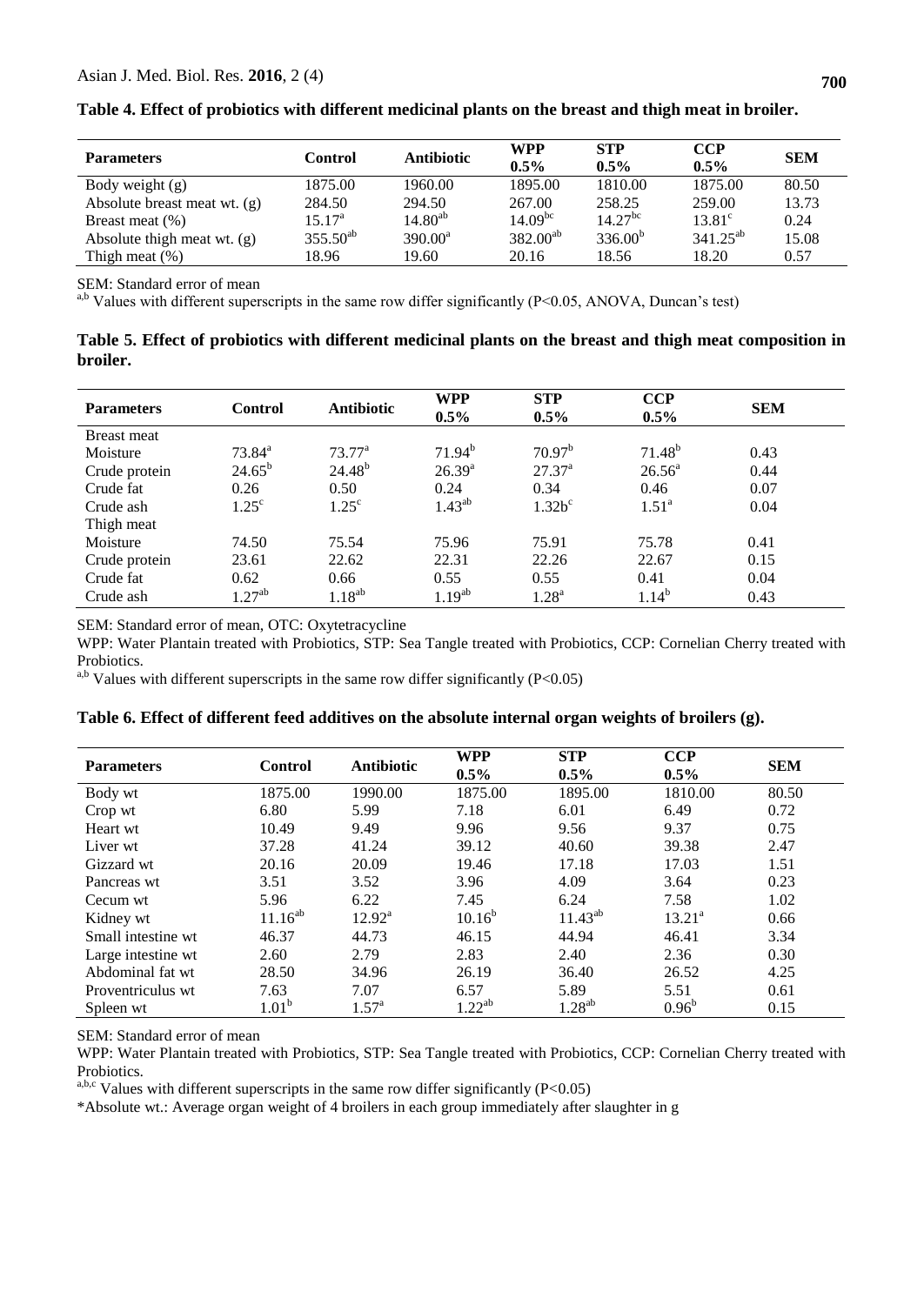| <b>Parameters</b>  | <b>Control</b> | Antibiotic        | <b>WPP</b><br>$0.5\%$ | <b>STP</b><br>$0.5\%$ | <b>CCP</b><br>$0.5\%$ | <b>SEM</b> |
|--------------------|----------------|-------------------|-----------------------|-----------------------|-----------------------|------------|
| Crop wt            | 0.33           | 0.29              | 0.35                  | 0.29                  | 0.31                  | 0.04       |
| Heart wt           | 0.51           | 0.46              | 0.48                  | 0.46                  | 0.46                  | 0.04       |
| Liver wt           | 1.81           | 2.00              | 1.90                  | 1.97                  | 1.91                  | 0.12       |
| Gizzard wt         | 0.98           | 0.98              | 0.94                  | 0.83                  | 0.83                  | 0.07       |
| Pancreas wt        | 0.17           | 0.17              | 0.19                  | 0.20                  | 0.18                  | 0.01       |
| Cecum wt           | 0.29           | 0.30              | 0.36                  | 0.30                  | 0.37                  | 0.05       |
| Kidney wt          | $0.54^{ab}$    | $0.63^{\rm a}$    | $0.49^b$              | $0.55^{ab}$           | $0.64^{\text{a}}$     | 0.03       |
| Small intestine wt | 2.25           | 2.17              | 2.24                  | 2.18                  | 2.25                  | 0.16       |
| Large intestine wt | 0.13           | 0.14              | 0.14                  | 0.12                  | 0.11                  | 0.01       |
| Abdominal fat wt   | 1.38           | 1.70              | 1.27                  | 1.77                  | 1.29                  | 0.21       |
| Proventriculus wt  | 0.37           | 0.34              | 0.32                  | 0.29                  | 0.27                  | 0.03       |
| Spleen wt          | $0.05^{\rm b}$ | 0.08 <sup>a</sup> | $0.06^{ab}$           | $0.06^{ab}$           | $0.05^{\rm b}$        | 0.01       |

**Table 7. Effect of different feed additives on the relative internal organ weights to BW of broiler chickens (%).**

SEM: Standard error of mean

WPP: Water Plantain treated with Probiotics, STP: Sea Tangle treated with Probiotics, CCP: Cornelian Cherry treated with Probiotics.

a,b,c Values with different superscripts in the same row differ significantly  $(P<0.05)$ 

\*Relative wt.: Percent average organ weight of 4 broilers in respect of live body weight

#### **4. Conclusions**

Although no significant differences were observed in body weight gain among all treatment groups but highest protein percentage in broiler meat was found in probiotic-fed groups (WPP, STP and CCP) among all treatment groups (P<0.05). Crude ash was significantly higher in groups offered with antibiotics and three probiotics with different medicinal plants compared to control, especially in breast meat  $(P<0.05)$ . No remarkable negative effects were recorded in absolute and relative organ weights of broilers fed probiotics with medicinal plants. Addition of probiotics with medicinal plants was validated to have beneficial effects on most of the observed parameters in this study, especially in WPP and STP-fed broilers, hence it could be concluded that these medicinal plants can be the possible alternative to antibiotic for broiler production.

#### **Conflict of interest**

None to declare.

#### **References**

- Awad WA, K Chareeb, S Abdel-Raheem and J Bohm, 2009. Effects of dietary inclusion of probiotic and symbiotic on growth performance, organ weight and intestinal histomorphology of broiler chickens. Poult Sci., 88:49-56.
- Donoghue DJ, 2003. Antibiotic residues in poultry tissues and eggs: Human health concerns? Poult. Sci., 82:618–621
- Doyle MP and MC Erickson, 2006. Reducing the carriage of foodborne pathogens in livestock and poultry. Poult. Sci., 85:960–973.
- Duke JA and ES Ayensu, 1985. Medicinal plants of China- reference publications, Inc. ISBN 0-917256-20-4

European Commission, 2003. Regulation (EC) No. 1831/2003 of the European Parliament and of the Council on additives for use in animal nutrition. 22 September. Official Journal of the European Union L 268/29.

FAO/WHO, 2002. Working group report on drafting guidelines for the evaluation of probiotics in food. 30 April–1 May, London, UK and Ontario, Canada. FAO, Rome, Italy.

- Fuller R, 1989. Probiotics in man and animals. J. Appl. Bacteriol., 66:365–378.
- Gallaher DD and J Khil, 1999. The effect of synbiotics on colon carcinogenesis in rats. J. Nutr., 129:1483–1487.

Ghadban GS, 2002. Probiotics in broiler production-A review. Arch. Geflugelkd., 66:49–58.

Meng L, Y Lozano, I Bombarda, E Gaydou and BLi, 2006. Anthocyanin and flavonoid production from Perilla frutescens: Pilot plant scale processing including Cross-Flow Microfiltration and Reverse Osmosis. J. Agric. Food Chem., 54: 4297–4303.

NRC, 1994. Nutrient Requirements of Poultry. 9th rev. ed. Natl. Acad. Sci., Washington, DC.